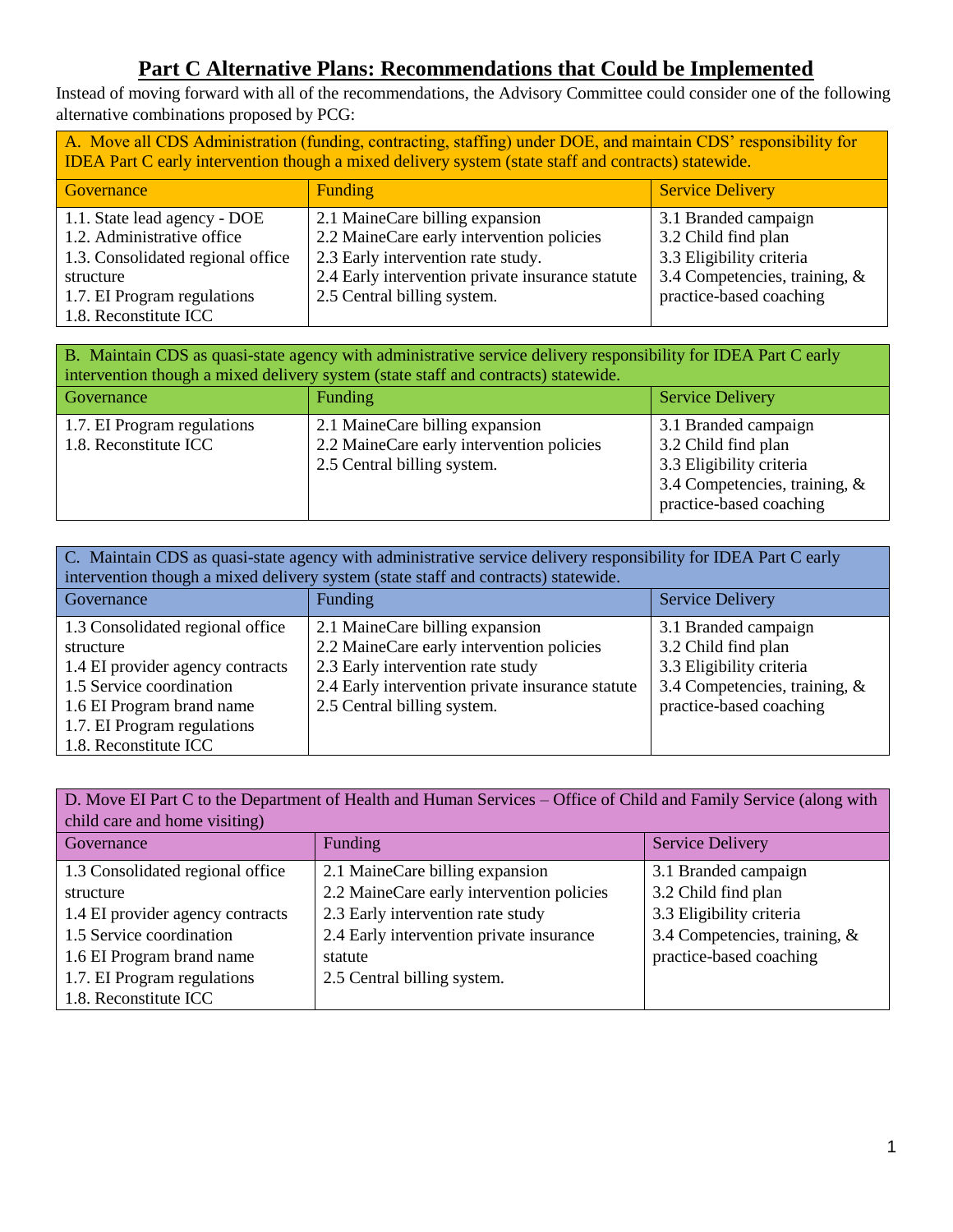# **Early Intervention (Part C) Recommendations and opportunities**

PCG recommends that all of the following changes be made in the interrelated areas of 1) governance and administration 2) funding and 3) service delivery of IDEA Part C early intervention services to children birth to 3 with developmental delays and disabilities. These recommendations are made based on PCG's evaluation of qualitative data collected from stakeholder feedback, review of program and cost data, interviews conducted with peer states, review of national literature and evidence-based practices and models and PCG's subject matter expertise.

Not all the recommendations require statute or policy changes, and the Phase II implementation report will provide more details on the steps Maine can take to successfully implement these changes.

PCG has provided a matrix (*Table 12* below) of alternative changes that could be made should Maine not choose to follow the more comprehensive set of recommendations listed below.

#### *1. Governance / Administration*

PCG recommends:

- 1.1. *State lead agency* DOE be officially designated as the lead agency for the administration of Early Intervention (EI) Part C and that CDS administration for the program be moved within the DOE. The lead agency having responsibility to implement a statewide system of early intervention in accordance with the federal IDEA Part C regulations, including: child find and public awareness; a comprehensive system of personnel development; personnel standards, data collection; required general supervision system to monitor for compliance, correct noncompliance, facilitate improvement, support practices that improve results and functional outcomes for children and families, as well as ensuring the provision and funding of all required early intervention services.
- 1.2. *Administrative Office* EI Part C be administered within the early childhood education office, along with Head Start Collaboration and Pre-K

Note: PCG also recommends that Maine consider exploring the development of a cabinet level early childhood department that would bring together all early care and education programs within a consolidated governance structure as is occurring in states across the country (see option

- 1.3. *Consolidated regional office structure* EI Part C to establish a reduced number of regions each with 1-3 counties (regions to be aligned to county boundaries). Regional offices to include regional managers and staff to provide: 1) accountability and monitoring; 2) outreach and child find 3) training and technical assistance. Service coordinators may also be located in satellite offices within the region or in home offices to maintain proximity to families and providers throughout the region.
- 1.4. *EI provider agency contracts* EI Part C to contract with provider agencies through a Request for Proposal (RFP) process, aligned to state procurement rules. The EI Program should decide whether more than one provider agency can be awarded a contract for a county with a high service need or population. The contracted early intervention provider agencies would be responsible for conducting: child find (including screening); comprehensive developmental evaluations; ongoing assessments; and for ensuring the provision of all sixteen required early intervention services in accordance with IDEA Part C. Contracted EI agencies would utilize a mix of employees, sub-contracts and arrangements with other providers (e.g. health, medical, audiology) and would be monitored to ensure compliance with federal and state regulations, accurate data entry and performance measure achievement.
- 1.5. *Service coordination* Service Coordination to continue to be provided by state employees through the regional offices, including intake, coordination of the evaluation and eligibility determination, development of the IFSP, coordination of services and supports and the transition to preschool at age 3.
- 1.6. *EI program brand name* EI Part C program to develop a new brand name, reflecting the new governance (see 3.1 regarding branded campaign)

Note: Other states have used names such a First Steps, Early Start, Early Steps, Birth To Three, etc.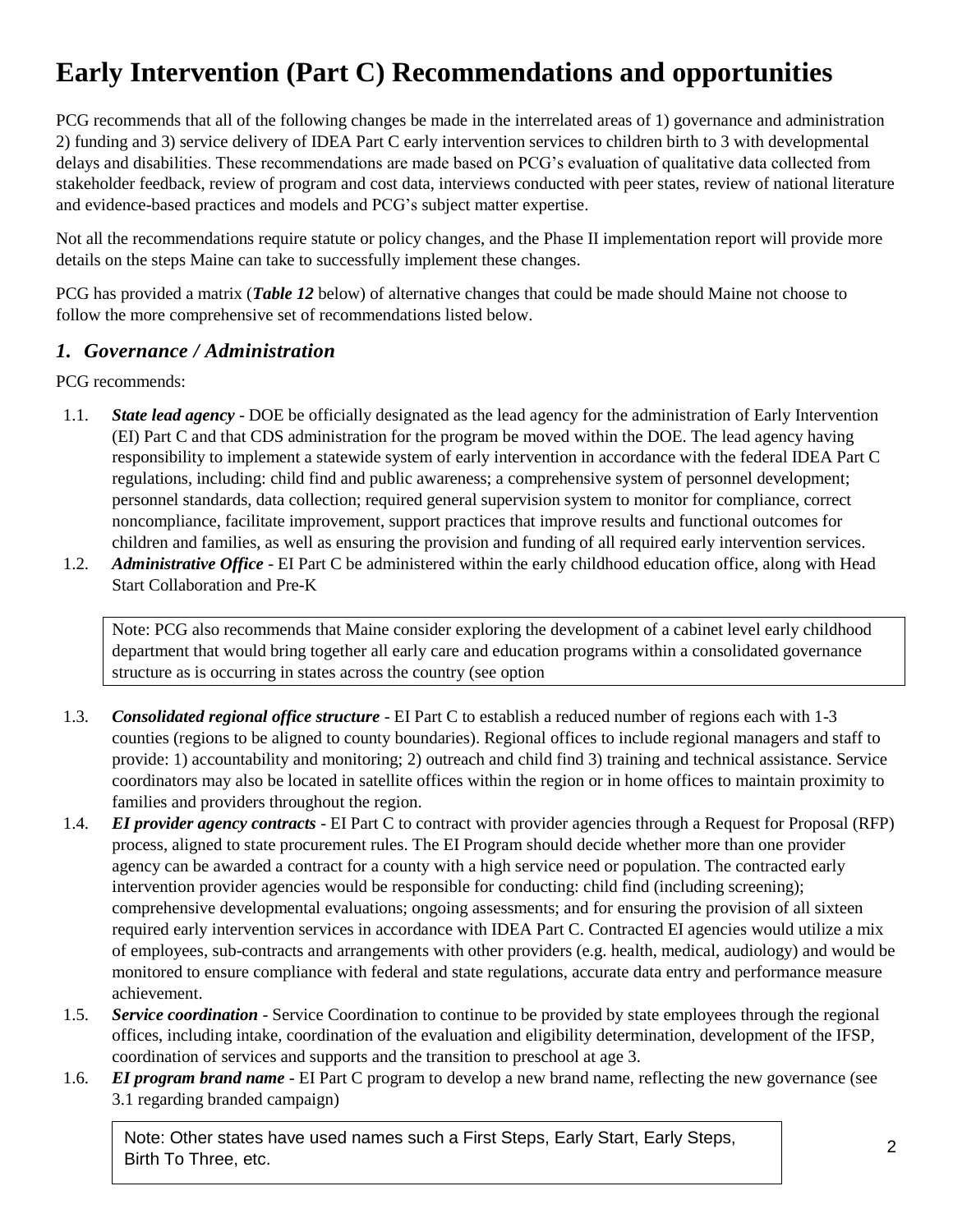- 1.7. *EI program regulations* EI Part C to develop separate regulations for early intervention IDEA Part C that disentangle them for requirements for older children, making requirements clearer and easier to follow for staff, providers, collaborating partners and parents.
- 1.8. *Reconstitute the Interagency Coordinating Council (ICC)* Ensure that required ICC members are appointed, meetings are held, and duties are carried out in accordance with IDEA Part C federal regulations. Support the effective functioning of the ICC using Federal IDEA Part C grant funds for meeting coordination, public notice, minutes and travel costs for members (especially parent members) to attend. Consider establishing local ICCs at the regional level to advise on regional Part C issues and to feed information and recommendations up to the state-level ICC.

### *2. Funding:*

PCG recommends:

2.1 *MaineCare billing expansion* - EI Part C to renew billing to MaineCare for service coordination and special instruction (sometimes defined as 'developmental instruction' / 'developmental therapy' in state Medicaid policy). Under federal IDEA Part C regulations special instruction includes working with the infant or toddler with a disability to enhance the child's development across domains including communication, gross and fine motor, adaptive, social and emotional. Service coordination may be funded under targeted care management. Both services were funded by MaineCare in the past and are consistently funded in other states.

Note: Discussions have already begun with MaineCare regarding what it takes to bill service coordination (potentially under Targeted Case Management).

- 2.2 *MaineCare early intervention policies* Continue collaboration with MaineCare to develop specific 'early intervention section' (separate from a school-based services section) of the MaineCare Benefits Manual that includes service definitions, billing codes, modifiers and rates for all reimbursable early intervention services. These can be used within the central billing system (see 2.5) to ensure that billing documentation and claiming processes meet MaineCare requirements and prevent audit exceptions. This will also ensure clear and consistent use of modifiers which is necessary for the accurate calculation of the state match (seed) associated with IEP authorized education services. These new codes and billing processes should be clearly and effectively communicated to all providers.
- 2.3 *Early intervention rate study* Conduct a rate study to develop rates that address the costs of providing early intervention services, including preparation for services, travel and report writing. The development of rates for evaluation and assessment should also be included. If adopted, the EI program should engage with MaineCare in order to standardize rates of reimbursement for services provided to MaineCare eligible and non MaineCare eligible children.
- 2.4 *Early intervention private insurance statute* Amend private insurance legislation 'Title 24-A Chapter 35§ 2847-S Coverage for children's early intervention services' to include: 1) coverage of additional early intervention services (including special instruction by developmental specialists); 2) removing or raising the annual cap; and 3) changes "referral from the children's primary care provider" to "for children who meet the state's eligibility criteria for early intervention and services provided in accordance with their Individualized Family Service Plan (IFSP)".
- 2.5 *Central Billing System* Develop a central billing system to process claims to MaineCare and private insurance that maximizes revenue through automation and efficiencies. Delivered services data (e.g. <number of minutes> of <service> provided on <date> to <child> at <location> by <therapist name> <therapist number>) from SAUs and contracted providers would be collected through a central web-based electronic data system. The data is then converted and processed into claims by either state employees or through a billing agent. A decision would be made regarding whether the payment would go directly from the private insurance plan and / or MaineCare